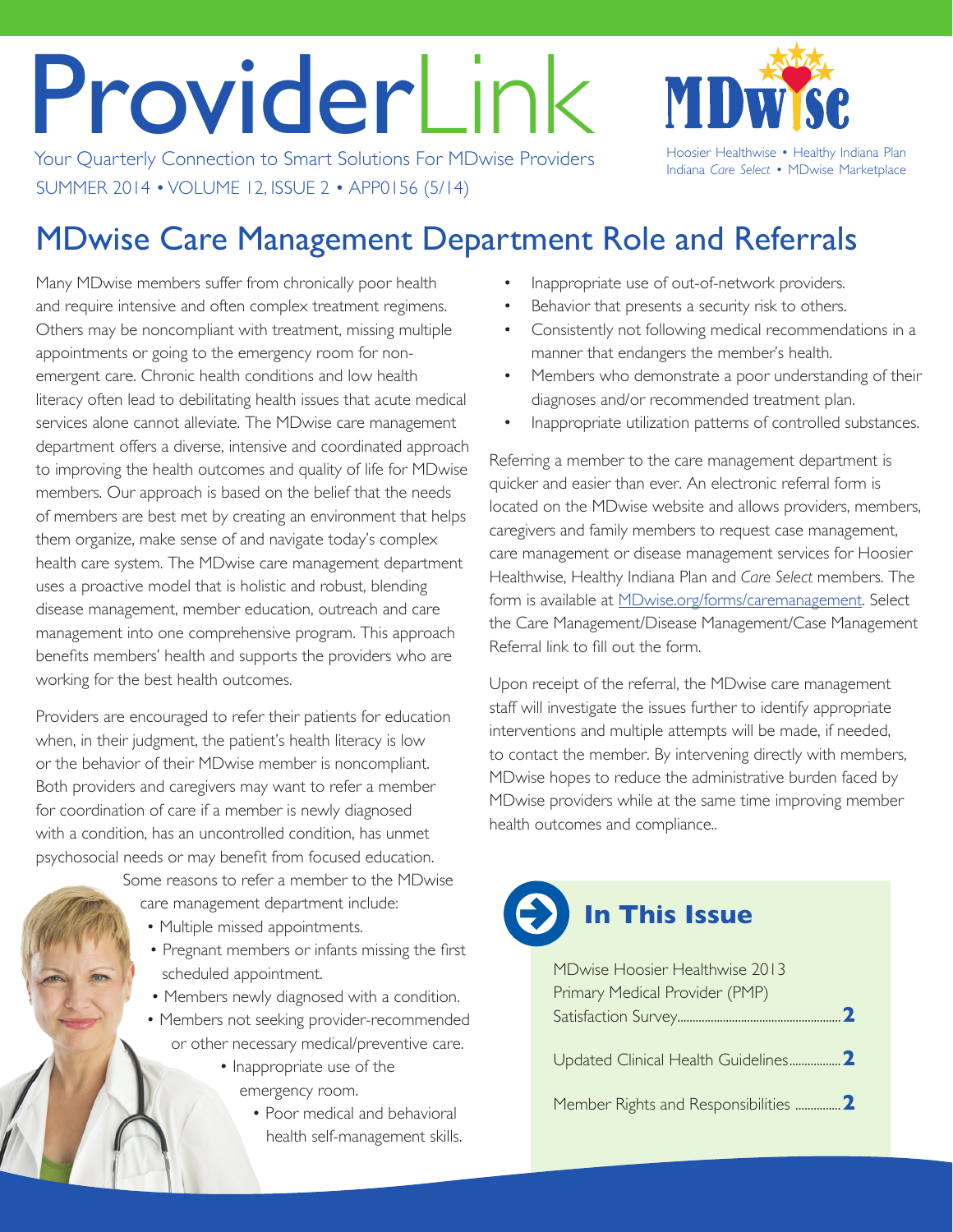## <span id="page-1-0"></span>MDwise Hoosier Healthwise 2013 Primary Medical Provider (PMP) Satisfaction Survey

The Myers Group (TMG), a National Committee for Quality Assurance (NCQA) certified survey vendor, was selected by MDwise to conduct its 2013 provider satisfaction survey. Information obtained from these surveys allows health plans to measure how well they are meeting their providers' expectations and needs. Based on the data collected, this report summarizes the results and assists in identifying opportunities for improvement. The vendor sent the 2013 provider satisfaction survey to 1,500 primary medical providers' (PMP) offices. Responses were received from 429 of the sampled PMP offices. Results were collected from August to October 2013. Of the survey responses, 177 were received via mail, 20 via the Internet and 232 via phone. The mail/ Internet surveys received were 13.6 percent of the responses while 232 phone surveys were conducted for a response rate of 20.2 percent. The overall response rate for 2013 was 33.8 percent.

The survey used by MDwise for the 2013 provider satisfaction survey was new for TMG and featured benchmarked questions as well as some questions that were customized by MDwise. TMG's 2012 Medicaid Book of Business, Medicaid respondent-level benchmark and Aggregate Book of Business were used as benchmarks for the provider satisfaction survey.

The 2012 TMG Medicaid Book of Business and Medicaid respondentlevel benchmark contains data from all eligible provider satisfaction surveys for which TMG collected data in 2012 and is comprised of primary care physicians, specialists and behavioral health clinicians and includes data from four health plans encompassing 700 respondents.

The 2012 TMG Aggregate Book of Business consists of data from eight health plans representing 1,524 respondents in primary care, specialty and behavioral health areas of medicine. It contains data from all eligible Medicaid provider satisfaction pilot surveys for which TMG collected data which is collected at the health plan level.

TMG provides a comparison of MDwise's 2013 summary rate to the 2012 TMG Medicaid Book of Business and Aggregate Book of Business attributes and composites summary rates. Attributes are the individual questions that focus on specific characteristics of the health plan. Composites are calculated by taking the average of the summary rates for the attributes in the specified section. Satisfaction scores from previous years are also used as a benchmark for the provider satisfaction survey.

*continued on page 3*

#### **Updated Clinical Health Guidelines**

Updated clinical health guidelines are available on the MDwise website. Clinical health guidelines for asthma, coronary artery disease, congestive heart failure, chronic obstructive pulmonary disease and diabetes have been revised according to the latest evidence-base and were recently approved by the Medical Advisory Council. They are available at [MDwise.org/](http://www.mdwise.org/for-providers/tools-and-resources/clinical-health-guidelines/) [for-providers/tools-and-resources/clinical](http://www.mdwise.org/for-providers/tools-and-resources/clinical-health-guidelines/)[health-guidelines](http://www.mdwise.org/for-providers/tools-and-resources/clinical-health-guidelines/).

#### **Member Rights and Responsibilities**

Medical care is based on scientific principles and on partnerships among the member, doctor, MDwise and other health care staff. MDwise is committed to developing these partnerships and recognizes that there are certain member rights and responsibilities that are critical to the success of this partnership and the provision of appropriate medical care. Please review the MDwise member rights and responsibilities statements:

Hoosier Healthwise, HIP and *[Care Select](http://www.mdwise.org/MediaLibraries/MDwise/Files/eng-mr.pdf)* member rights and **responsibilities** 

[MDwise Marketplace](http://www.mdwise.org/for-members/mdwise-marketplace/member-information/rights-and-responsibilities/) member rights and responsibilities

### **Attention Providers**

Please ensure that when submitting protected health information (PHI) to MDwise that the information is sent securely.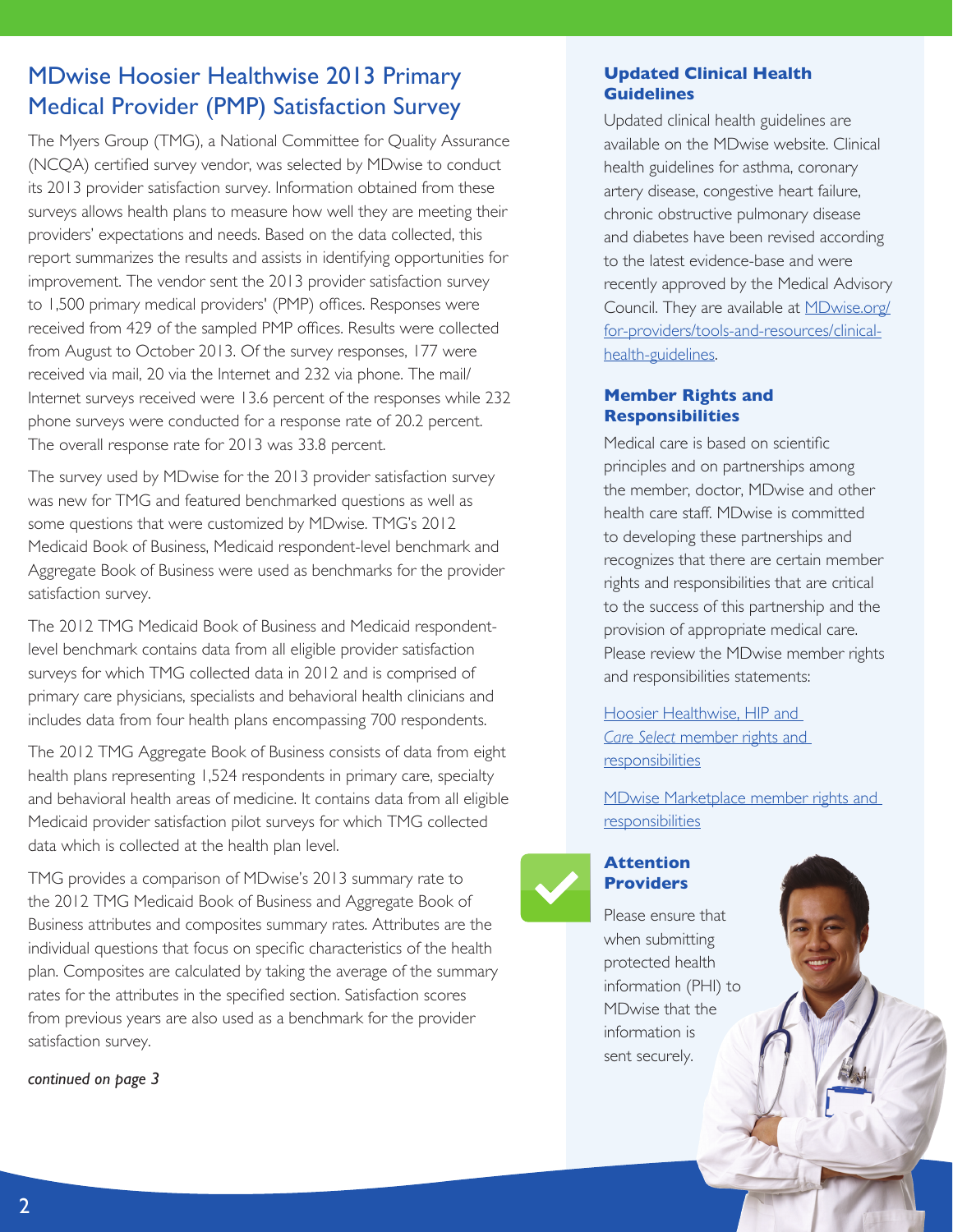A summary rate is the proportion of respondents who selected the most positive response options for a given attribute. The positive satisfaction rates represent the following responses:

- Well above average
- Somewhat above average
- Completely satisfied
- Somewhat satisfied

The chart below presents 2013 summary rates for MDwise's overall satisfaction attributes. In the survey, respondents were asked to rate MDwise and all other health plans in the market in which the provider participates. A comparison between these scores is displayed in the chart. Please note, if there is an NA listed next to a question this means that it is a MDwise customized question which didn't have a similar standardized question to compare against with the other health plans in the 2012 TMG Book of Business Benchmarks.

| 429 Total Respondents                                                                                | Current |               |           |                                           |  |
|------------------------------------------------------------------------------------------------------|---------|---------------|-----------|-------------------------------------------|--|
| Composites and Key Questions                                                                         |         | 2013          |           | 2012 TMG Book of<br>Business Benchmarks** |  |
|                                                                                                      |         | Summary Rate* | Medicaid  | Aggregate                                 |  |
| <b>Overall Satisfaction</b>                                                                          |         | 61.6%         | 78.0%     | 78.5%                                     |  |
| 8A. Would you recommend MDwise to other physicians' practices?                                       | 361     | 83.7%         | 92.0%     | 91.9%                                     |  |
| 8B. Please rate your overall satisfaction with MDwise.                                               | 372     | 61.6%         | 78.0%     | 78.5%                                     |  |
| 8C. Please rate your overall satisfaction with Advantage.                                            | 245     | 59.2%         | <b>NA</b> | <b>NA</b>                                 |  |
| 8D. Please rate your overall satisfaction with Anthem.                                               | 298     | 59.4%         | <b>NA</b> | <b>NA</b>                                 |  |
| 8E. Please rate your overall satisfaction with Managed Health Services (MHS).                        | 257     | 58.8%         | <b>NA</b> | <b>NA</b>                                 |  |
| All Other Plans (Comparative Rating)                                                                 |         |               |           |                                           |  |
| IA. How would you rate MDwise compared to all other health plans you contract with?                  | 408     | 26.7%         | 56.3%     | 56.1%                                     |  |
| <b>Finance Issues</b>                                                                                |         | 29.0%         | 49.9%     | 52.4%                                     |  |
| 2A. Consistency of reimbursement fees with your contract rates.                                      | 302     | 24.2%         | 44.1%     | 48.1%                                     |  |
| 2B. Accuracy of claims processing.                                                                   | 300     | 31.0%         | 52.6%     | 57.7%                                     |  |
| 2C. Timeliness of claims processing.                                                                 | 290     | 34.5%         | 52.9%     | 53.6%                                     |  |
| 2D. Resolution of claims payment problems or disputes                                                | 283     | 26.5%         | 50.1%     | 50.2%                                     |  |
| <b>Utilization Management</b>                                                                        |         | 24.7%         | 48.8%     | 47.9%                                     |  |
| 3A. Access to knowledgeable UM staff.                                                                | 363     | 27.5%         | 49.7%     | 48.2%                                     |  |
| 3B. Procedures for obtaining pre-certification/authorization information.                            | 385     | 22.3%         | 47.1%     | 47.4%                                     |  |
| 3C. Timeliness of obtaining pre-certification/authorization information.                             | 383     | 24.3%         | 49.6%     | 48.0%                                     |  |
| <b>Network/Coordination of Care</b>                                                                  |         | 25.3%         | 51.8%     | 52.0%                                     |  |
| 4A. The number of specialists in this health plan's provider network.                                | 373     | 20.6%         | 50.9%     | 49.6%                                     |  |
| 4B. The quality of specialists in this health plan's provider network.                               | 370     | 29.7%         | 57.4%     | 57.5%                                     |  |
| 4C. The timeliness of feedback/reports from specialists in this health plan's provider network.      | 365     | 25.5%         | 47.1%     | 49.0%                                     |  |
| <b>Health Plan Call Center Service Staff</b>                                                         |         | 31.6%         | 60.1%     | 60.3%                                     |  |
| 6A. Ease of reaching health plan call center staff over the phone.                                   | 362     | 28.7%         | 59.0%     | 59.9%                                     |  |
| 6B. Process of obtaining member information (eligibility, benefit coverage, co-pay amounts).         | 360     | 38.6%         | 60.0%     | 61.1%                                     |  |
| 6C. Helpfulness of health plan call center staff in obtaining referrals for patients in your care.   | 350     | 28.3%         | 58.8%     | 58.4%                                     |  |
| 6D. Overall satisfaction with health plan's call center service.                                     | 363     | 30.9%         | 62.6%     | 61.6%                                     |  |
| <b>Provider Relations</b>                                                                            |         | 40.0%         | 53.2%     | 51.0%                                     |  |
| 7A. Do you have a Provider Relations representative from this health plan assigned to your practice? | 317     | 69.1%         | 46.2%     | 40.5%                                     |  |
| 7B. Provider Relations representative's ability to answer questions and resolve problems.            | 213     | 53.5%         | 72.1%     | 68.8%                                     |  |
| 7C. Quality of provider orientation process.                                                         | 284     | 31.0%         | 43.4%     | 40.9%                                     |  |
| 7D. Quality of written communications, policy bulletins, and manuals.                                | 331     | 35.3%         | 44.0%     | 43.4%                                     |  |

*continued on page 4 \*Summary rate is the proportion of respondents who selected the most positive response options for a given attribute.* 

*\*\*TMG's 2012 Medicaid Book of Business, Medicaid respondent-level benchmark and Aggregate Book of Business were used as benchmarks for the provider satisfaction survey.*